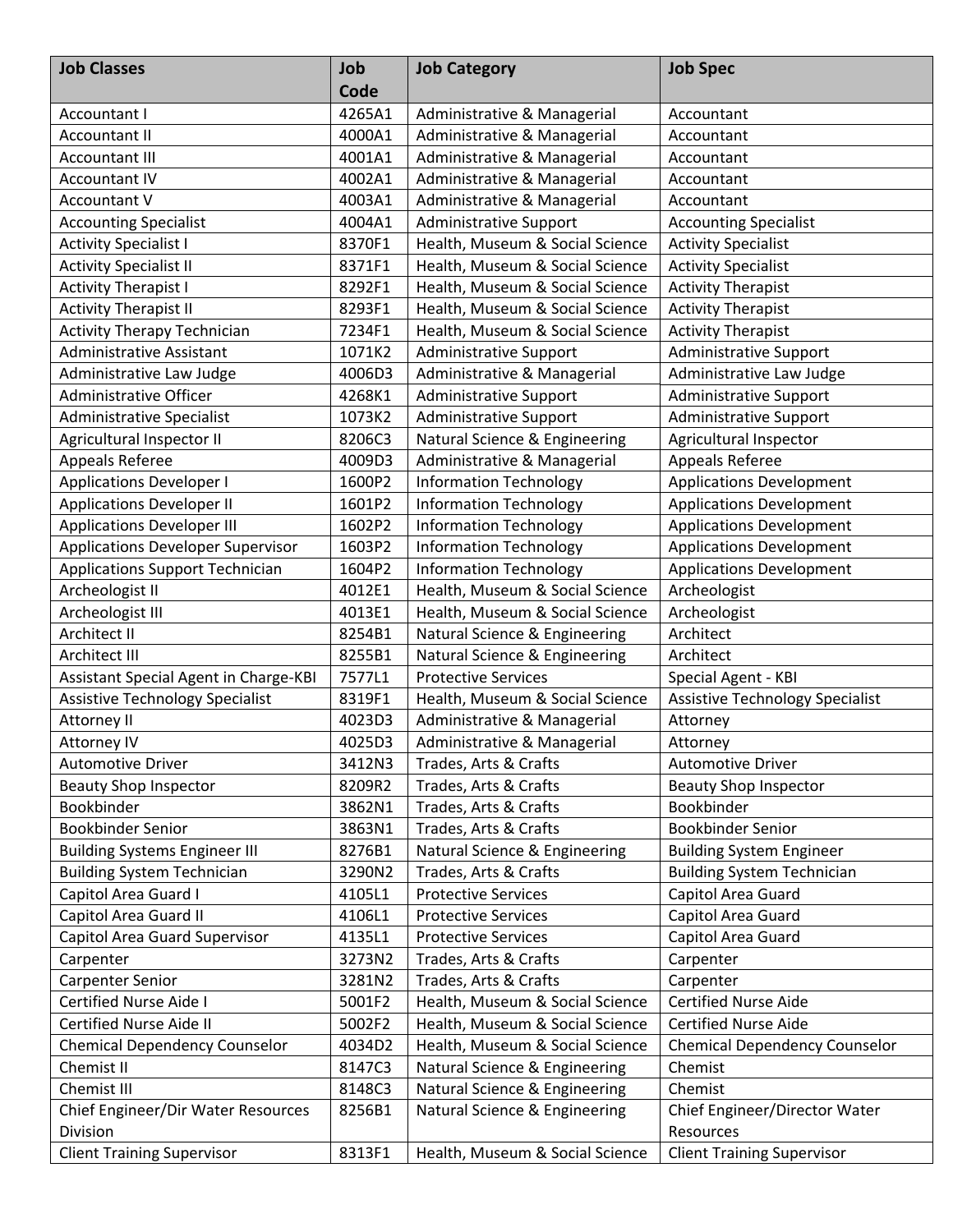| Clinical Chaplain                            | 4039D2 | Health, Museum & Social Science | Clinical Chaplain                          |
|----------------------------------------------|--------|---------------------------------|--------------------------------------------|
| Collector                                    | 4252A1 | <b>Administrative Support</b>   | Collector                                  |
| <b>Collector Senior</b>                      | 4251A1 | Administrative Support          | Collector                                  |
| <b>Communications Specialist I</b>           | 1723L1 | <b>Protective Services</b>      | <b>Communications Specialist</b>           |
| <b>Communications Specialist II</b>          | 1724L1 | <b>Protective Services</b>      | <b>Communications Specialist</b>           |
| <b>Communications Specialist</b>             | 1725L1 | <b>Protective Services</b>      | <b>Communications Specialist</b>           |
| Supervisor                                   |        |                                 |                                            |
| <b>Computer Operations Facility Tech</b>     | 1605P2 | <b>Information Technology</b>   | <b>Computer Operations</b>                 |
| <b>Computer Operations Supervisor</b>        | 1609P2 | <b>Information Technology</b>   | <b>Computer Operations</b>                 |
| Cook Senior                                  | 4510R1 | Trades, Arts & Crafts           | Cook                                       |
| Coordinator of Children's Services           | 4248D2 | Health, Museum & Social Science | Coordinator of Children's Services         |
| <b>Correctional Facilities Specialist II</b> | 8200L1 | <b>Protective Services</b>      | <b>Correctional Facilities Specialist</b>  |
| <b>Correctional Industries Manager</b>       | 4046A4 | Trades, Arts & Crafts           | <b>Correctional Industries Manager</b>     |
| <b>Correctional Industries Manager</b>       | 4047A4 | Trades, Arts & Crafts           | <b>Correctional Industries Manager</b>     |
| Senior                                       |        |                                 |                                            |
| <b>Corrections Counselor I</b>               | 8119L1 | <b>Protective Services</b>      | <b>Corrections Counselor</b>               |
| <b>Corrections Counselor II</b>              | 8126L1 | <b>Protective Services</b>      | <b>Corrections Counselor</b>               |
| <b>Corrections Manager I</b>                 | 8106L1 | <b>Protective Services</b>      | <b>Corrections Manager</b>                 |
| <b>Corrections Manager II</b>                | 8107L1 | <b>Protective Services</b>      | <b>Corrections Manager</b>                 |
| Corrections Officer I (A)                    | 8109L1 | <b>Protective Services</b>      | <b>Corrections Officer</b>                 |
| Corrections Officer I (B)                    | 8111L1 | <b>Protective Services</b>      | <b>Corrections Officer</b>                 |
| <b>Corrections Officer II</b>                | 8110L1 | <b>Protective Services</b>      | <b>Corrections Officer</b>                 |
| <b>Corrections Specialist</b>                | 8112L1 | <b>Protective Services</b>      | <b>Corrections Officer</b>                 |
| <b>Corrections Supervisor I</b>              | 8115L1 | <b>Protective Services</b>      | <b>Corrections Supervisor</b>              |
| Corrections Supervisor II                    | 8116L1 | <b>Protective Services</b>      | <b>Corrections Supervisor</b>              |
| <b>Corrections Supervisor III</b>            | 7515L1 | <b>Protective Services</b>      | <b>Corrections Supervisor</b>              |
| <b>Custodial Specialist</b>                  | 4520R2 | Trades, Arts & Crafts           | <b>Custodial Specialist</b>                |
| <b>Custodial Supervisor Senior</b>           | 4522R2 | Trades, Arts & Crafts           | <b>Custodial Specialist</b>                |
| Database Administrator I                     | 1610P2 | <b>Information Technology</b>   | <b>Database Administration</b>             |
| Database Administrator II                    | 1611P2 | <b>Information Technology</b>   | Database Administration                    |
| Database Administrator III                   | 1612P2 | <b>Information Technology</b>   | <b>Database Administration</b>             |
| Developmental Disability Specialist          | 7017F2 | Health, Museum & Social Science | <b>Developmental Disability Specialist</b> |
| Dietitian II                                 | 8306R1 | Health, Museum & Social Science | Dietitian                                  |
| Dietitian III                                | 8307R1 | Health, Museum & Social Science | Dietitian                                  |
| <b>Disability Examiner Trainee</b>           | 8381D2 | Health, Museum & Social Science | <b>Disability Examiners</b>                |
| Disability Examiner I                        | 8382D2 | Health, Museum & Social Science | <b>Disability Examiners</b>                |
| <b>Disability Examiner II</b>                | 8383D2 | Health, Museum & Social Science | <b>Disability Examiners</b>                |
| <b>Disability Examiner Supervisor</b>        | 8384D2 | Health, Museum & Social Science | <b>Disability Examiners</b>                |
| <b>Driver License Examiner</b>               | 8216K1 | <b>Administrative Support</b>   | Driver License Examiner                    |
| Driver License Examiner Specialist           | 8218K1 | Administrative Support          | Driver License Examiner                    |
| Driver License Examiner Coordinator          | 8215K1 | Administrative Support          | Driver License Examiner                    |
| <b>EAI Investigator</b>                      | 8101L1 | <b>Protective Services</b>      | EAI Investigator                           |
| <b>EAI Supervisor</b>                        | 8102L1 | <b>Protective Services</b>      | EAI Investigator                           |
| <b>Economic Development</b>                  | 8180A2 | Administrative & Managerial     | <b>Economic Development</b>                |
| Representative II                            |        |                                 | Representative                             |
| Economic Development                         | 8181A2 | Administrative & Managerial     | <b>Economic Development</b>                |
| Representative III                           |        |                                 | Representative                             |
| <b>Education Program Consultant</b>          | 2003A3 | Health, Museum & Social Science | <b>Education Program Consultant</b>        |
| Educational/Information                      | 8183A6 | Administrative & Managerial     | Educational/Informational                  |
| Representative I                             |        |                                 | Representative                             |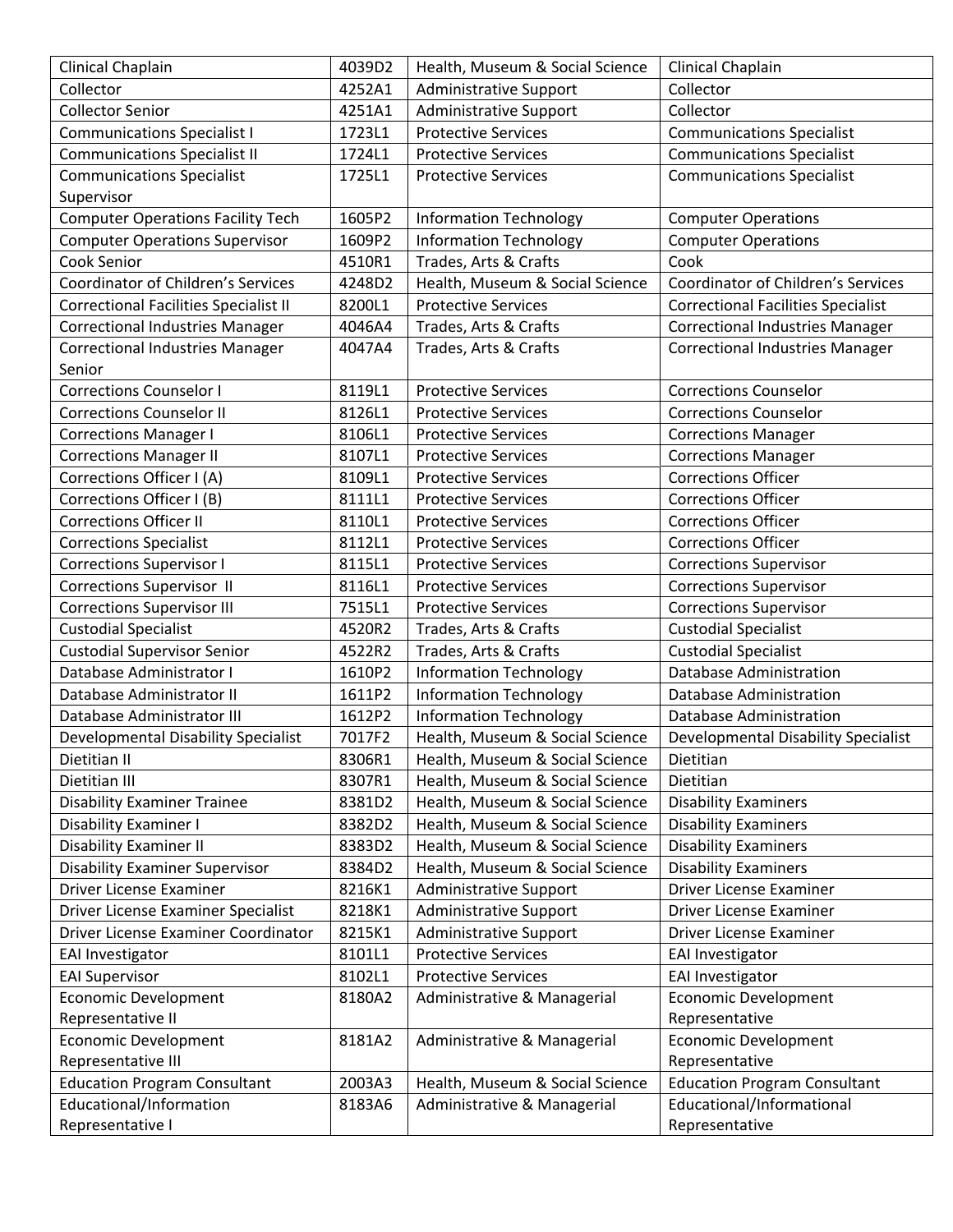| Educational/Information                  | 8184A6 | Administrative & Managerial     | Educational/Informational                |
|------------------------------------------|--------|---------------------------------|------------------------------------------|
| Representative II                        |        |                                 | Representative                           |
| Electrician                              | 3275N2 | Trades, Arts & Crafts           | Electrician                              |
| <b>Electrician Senior</b>                | 3282N2 | Trades, Arts & Crafts           | Electrician                              |
| <b>Electronics Technician</b>            | 8347N2 | Trades, Arts & Crafts           | <b>Electronic Technicians</b>            |
| Electronics Technician Senior            | 8348N2 | Trades, Arts & Crafts           | <b>Electronic Technicians</b>            |
| <b>Electronics Technologist</b>          | 8349N2 | Trades, Arts & Crafts           | <b>Electronic Technicians</b>            |
| <b>Emergency Medical Services</b>        | 8359L1 | <b>Protective Services</b>      | <b>Emergency Medical Services</b>        |
| Specialist                               |        |                                 | Specialist                               |
| <b>Enforcement Agent</b>                 | 1888L1 | <b>Protective Services</b>      | <b>Enforcement Agent</b>                 |
| <b>Engineering Associate III</b>         | 8258B1 | Natural Science & Engineering   | <b>Engineering Associate</b>             |
| <b>Engineering Project Designer</b>      | 1897B1 | Natural Science & Engineering   | <b>Engineering Project Designer</b>      |
| <b>Engineering Technician</b>            | 8265B1 | Natural Science & Engineering   | <b>Engineering Technician</b>            |
| <b>Engineering Technician Senior</b>     | 8266B1 | Natural Science & Engineering   | <b>Engineering Technician</b>            |
| <b>Engineering Technician Specialist</b> | 8267B1 | Natural Science & Engineering   | <b>Engineering Technician</b>            |
| <b>Environmental Associate</b>           | 8501C3 | Natural Science & Engineering   | <b>Environmental Associate</b>           |
| Environmental Compliance &               | 8502C3 | Natural Science & Engineering   | Environmental Compliance &               |
| <b>Regulatory Specialist I</b>           |        |                                 | <b>Regulatory Specialist</b>             |
| Environmental Compliance &               | 8503C3 | Natural Science & Engineering   | Environmental Compliance &               |
| <b>Regulatory Specialist II</b>          |        |                                 | <b>Regulatory Specialist</b>             |
| <b>Environmental Specialist</b>          | 8500C3 | Natural Science & Engineering   | <b>Environmental Specialist</b>          |
| <b>Environmental Program</b>             | 8504C3 | Natural Science & Engineering   | <b>Environmental Program</b>             |
| Administrator I                          |        |                                 | Administrator                            |
| <b>Environmental Program</b>             | 8505C3 | Natural Science & Engineering   | <b>Environmental Program</b>             |
| Administrator II                         |        |                                 | Administrator                            |
| <b>Equipment Body Mechanic</b>           | 3069N3 | Trades, Arts & Crafts           | <b>Equipment Body Mechanic</b>           |
| <b>Equipment Mechanic</b>                | 3066N3 | Trades, Arts & Crafts           | <b>Equipment Mechanic</b>                |
| <b>Equipment Mechanic Senior</b>         | 3067N3 | Trades, Arts & Crafts           | <b>Equipment Mechanic</b>                |
| <b>Equipment Mechanic Specialist</b>     | 3068N3 | Trades, Arts & Crafts           | <b>Equipment Mechanic</b>                |
| <b>Equipment Operator</b>                | 3071N3 | Trades, Arts & Crafts           | <b>Equipment Operator</b>                |
| <b>Equipment Operator Senior</b>         | 3072N3 | Trades, Arts & Crafts           | <b>Equipment Operator</b>                |
| <b>Equipment Operator Specialist</b>     | 3073N3 | Trades, Arts & Crafts           | <b>Equipment Operator</b>                |
| <b>Equipment Planning Technician I</b>   | 1614P3 | <b>Information Technology</b>   | <b>Equipment Planning</b>                |
| <b>Facilities Maintenance Supervisor</b> | 3269N2 | Trades, Arts & Crafts           | <b>Facilities Maintenance Supervisor</b> |
| <b>Facilities Specialist</b>             | 3271N2 | Trades, Arts & Crafts           | <b>Facilities Specialist</b>             |
| Fire Investigator                        | 8081L1 | <b>Protective Services</b>      | Fire Investigator                        |
| Fisheries and Wildlife Biologist I       | 8510M1 | Natural Science & Engineering   | <b>Fisheries and Wildlife Biologist</b>  |
| Fisheries and Wildlife Biologist II      | 8511M1 | Natural Science & Engineering   | <b>Fisheries and Wildlife Biologist</b>  |
| <b>Food Service Manager</b>              | 4509R1 | Trades, Arts & Crafts           | Food Service Worker                      |
| Food Service Supervisor Senior           | 4508R1 | Trades, Arts & Crafts           | Food Service Worker                      |
| Food Service Worker                      | 4505R1 | Trades, Arts & Crafts           | Food Service Worker                      |
| Food, Drug and Lodging Surveyor I        | 8221A3 | Health, Museum & Social Science | Food, Drug and Lodging Surveyor          |
| Food, Drug and Lodging Surveyor II       | 8222A3 | Health, Museum & Social Science | Food, Drug and Lodging Surveyor          |
| Forensic Scientist I                     | 8136C3 | Natural Science & Engineering   | <b>Forensic Scientist</b>                |
| <b>Forensic Scientist II</b>             | 8137C3 | Natural Science & Engineering   | <b>Forensic Scientist</b>                |
| <b>Forensic Scientist III</b>            | 8138C3 | Natural Science & Engineering   | <b>Forensic Scientist</b>                |
| Foster Grandparent (Federal)             | 7230F1 | Health, Museum & Social Science | Foster Grandparent (Federal)             |
| <b>Foster Grandparent (State)</b>        | 7235F1 | Health, Museum & Social Science | <b>Foster Grandparent (State)</b>        |
| Funeral Home Crematory Inspector         | 8224A3 | Health, Museum & Social Science | <b>Funeral Home Crematory Inspector</b>  |
| <b>General Maintenance and Repair</b>    | 3262N2 | Trades, Arts & Crafts           | General Maintenance & Repair             |
| Technician                               |        |                                 | Technician                               |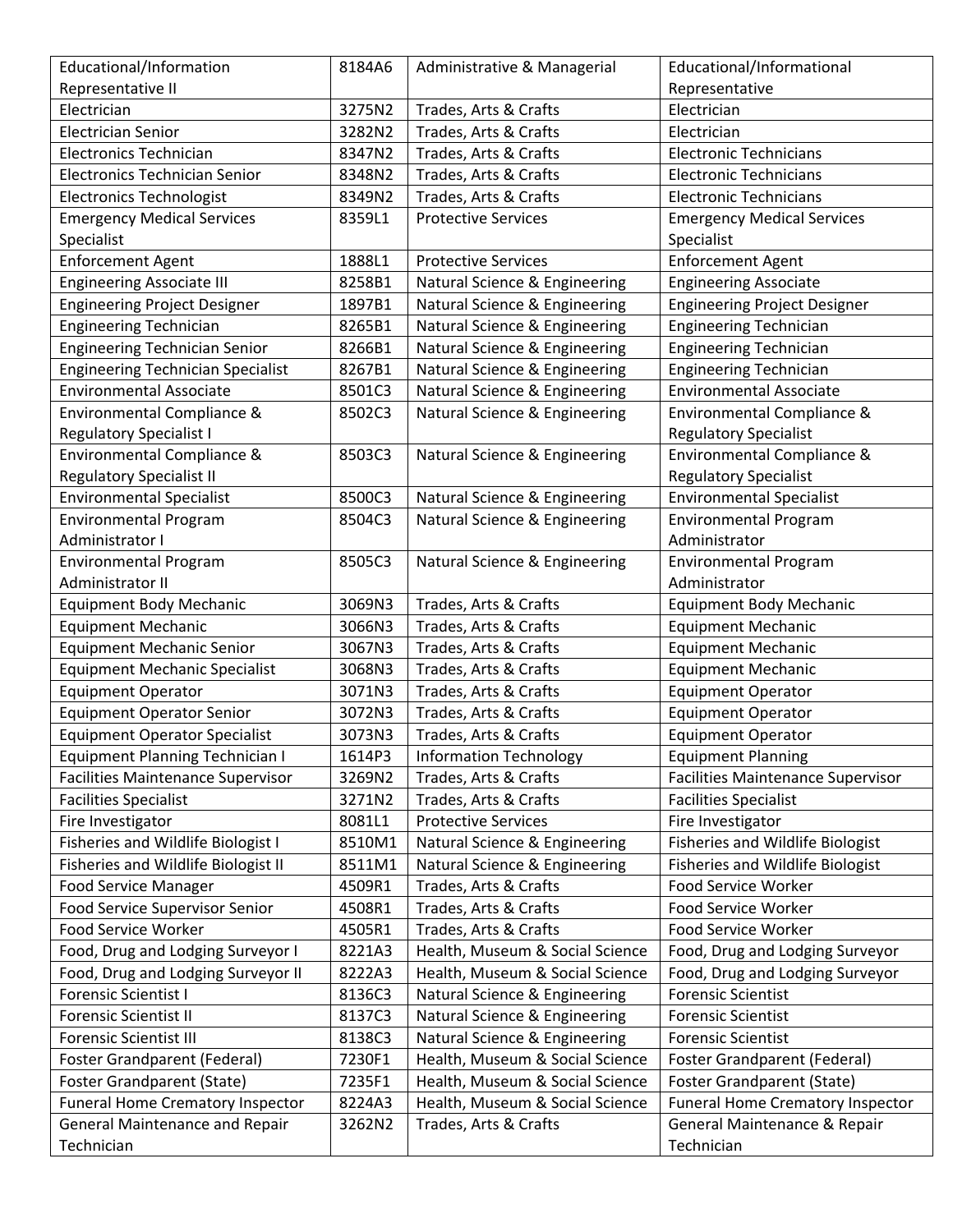| <b>General Maintenance and Repair</b>      | 32632  | Trades, Arts & Crafts           | General Maintenance & Repair            |
|--------------------------------------------|--------|---------------------------------|-----------------------------------------|
| <b>Technician Senior</b>                   |        |                                 | Technician                              |
| <b>Geology Specialist</b>                  | 8506C3 | Natural Science & Engineering   | <b>Geology Specialist</b>               |
| <b>Graphic Designer Specialist</b>         | 8361E2 | Trades, Arts & Crafts           | <b>Graphic Designer</b>                 |
| <b>Grounds Maintenance Supervisor II</b>   | 3265M1 | Natural Science & Engineering   | <b>Grounds Maintenance Supervisor</b>   |
| <b>Health Care Technician II</b>           | 8308F1 | Health, Museum & Social Science | <b>Health Care Technician</b>           |
| <b>Health Facility Surveyor I</b>          | 8231A3 | Health, Museum & Social Science | <b>Health Facility Surveyor</b>         |
| <b>Health Facility Surveyor II</b>         | 8203A3 | Health, Museum & Social Science | <b>Health Facility Surveyor</b>         |
| <b>Health Facility Surveyor III</b>        | 8204A3 | Health, Museum & Social Science | <b>Health Facility Surveyor</b>         |
| Health or Environmental Program            | 1884C1 | Administrative & Managerial     | Health or Environmental Program         |
| Analyst                                    |        |                                 | Analyst                                 |
| <b>Highway Maintenance</b>                 | 3088N3 | Trades, Arts & Crafts           | <b>Highway Maintenance Managers</b>     |
| Superintendent                             |        |                                 |                                         |
| <b>Highway Maintenance Supervisor</b>      | 3087N3 | Trades, Arts & Crafts           | <b>Highway Maintenance Managers</b>     |
| Highway Shop Superintendent                | 3086N3 | Trades, Arts & Crafts           | <b>Shop Supervisor</b>                  |
| Highway Patrol Captain                     | 1015L1 | <b>Protective Services</b>      | <b>Highway Patrol Troopers</b>          |
| Highway Patrol Lieutenant                  | 1014L1 | <b>Protective Services</b>      | <b>Highway Patrol Troopers</b>          |
| Highway Patrol Major                       | 1016L1 | <b>Protective Services</b>      | <b>Highway Patrol Troopers</b>          |
| Highway Patrol Master/Technical            | 1013L1 | <b>Protective Services</b>      | <b>Highway Patrol Troopers</b>          |
| Trooper                                    |        |                                 |                                         |
| <b>Highway Patrol Trooper</b>              | 1012L1 | <b>Protective Services</b>      | <b>Highway Patrol Troopers</b>          |
| Highway Patrol Trooper Trainee             | 1011L1 | <b>Protective Services</b>      | <b>Highway Patrol Troopers</b>          |
| <b>Historic Preservation Specialist II</b> | 4075E1 | Health, Museum & Social Science | <b>Historic Preservation Specialist</b> |
| <b>Historic Site Curator I</b>             | 4077E1 | Health, Museum & Social Science | <b>Historic Site Curator</b>            |
| Human Resource Professional I              | 4080A6 | Administrative & Managerial     | Human Resource Professional             |
| Human Resource Professional II             | 4082A6 | Administrative & Managerial     | Human Resource Professional             |
| Human Resource Professional III            | 4083A6 | Administrative & Managerial     | Human Resource Professional             |
| Human Services Assistant                   | 8160D2 | Health, Museum & Social Science | Human Services Assistant                |
| Human Services Consultant                  | 8162D2 | Health, Museum & Social Science | Human Services (Professional)           |
| Human Services Counselor                   | 8163D2 | Health, Museum & Social Science | Human Services Counselor                |
| Human Services Specialist                  | 8161D2 | Health, Museum & Social Science | Human Services (Professional)           |
| Human Services Supervisor                  | 8164D2 | Health, Museum & Social Science | Human Services (Professional)           |
| Industrial Hygienist                       | 8232C3 | Natural Science & Engineering   | Industrial Hygienist                    |
| <b>Industrial Safety Coordinator</b>       | 8247A3 | Health, Museum & Social Science | <b>Industrial Safety Coordinator</b>    |
| <b>Information Systems Manager I</b>       | 1616P1 | <b>Information Technology</b>   | <b>Information Systems Manager</b>      |
| <b>Information Systems Manager II</b>      | 1617P1 | <b>Information Technology</b>   | <b>Information Systems Manager</b>      |
| <b>Information Technology Project</b>      | 1620P3 | <b>Information Technology</b>   | <b>Information Technology Project</b>   |
| Analyst                                    |        |                                 | Management                              |
| <b>Information Technology Security</b>     | 1623P3 | <b>Information Technology</b>   | <b>Information Technology Security</b>  |
| Analyst II                                 |        |                                 |                                         |
| Investigative Agent                        | 4297L1 | <b>Protective Services</b>      | <b>Investigative Agent</b>              |
| Juvenile Corrections Officer IA            | 4304L1 | <b>Protective Services</b>      | Juvenile Corrections Officers           |
| Juvenile Corrections Officer IB            | 4401L1 | <b>Protective Services</b>      | Juvenile Corrections Officers           |
| Juvenile Corrections Officer II            | 4305L1 | <b>Protective Services</b>      | Juvenile Corrections Officers           |
| Juvenile Corrections Officer III           | 4306L1 | <b>Protective Services</b>      | Juvenile Corrections Officers           |
| Laboratory Improvement Specialist          | 8237C3 | Natural Science & Engineering   | Laboratory Improvement Specialist       |
| Laboratory Technician II                   | 8341C3 | Natural Science & Engineering   | Laboratory Technician                   |
| Laboratory Technician III                  | 8342C3 | Natural Science & Engineering   | Laboratory Technician                   |
| Laborer Supervisor                         | 3266M1 | Trades, Arts & Crafts           | Laborer Supervisor                      |
| Laundry Manager                            | 4532R2 | Trades, Arts & Crafts           | Laundry Worker                          |
| Laundry Supervisor                         | 4531R2 | Trades, Arts & Crafts           | Laundry Worker                          |
|                                            |        |                                 |                                         |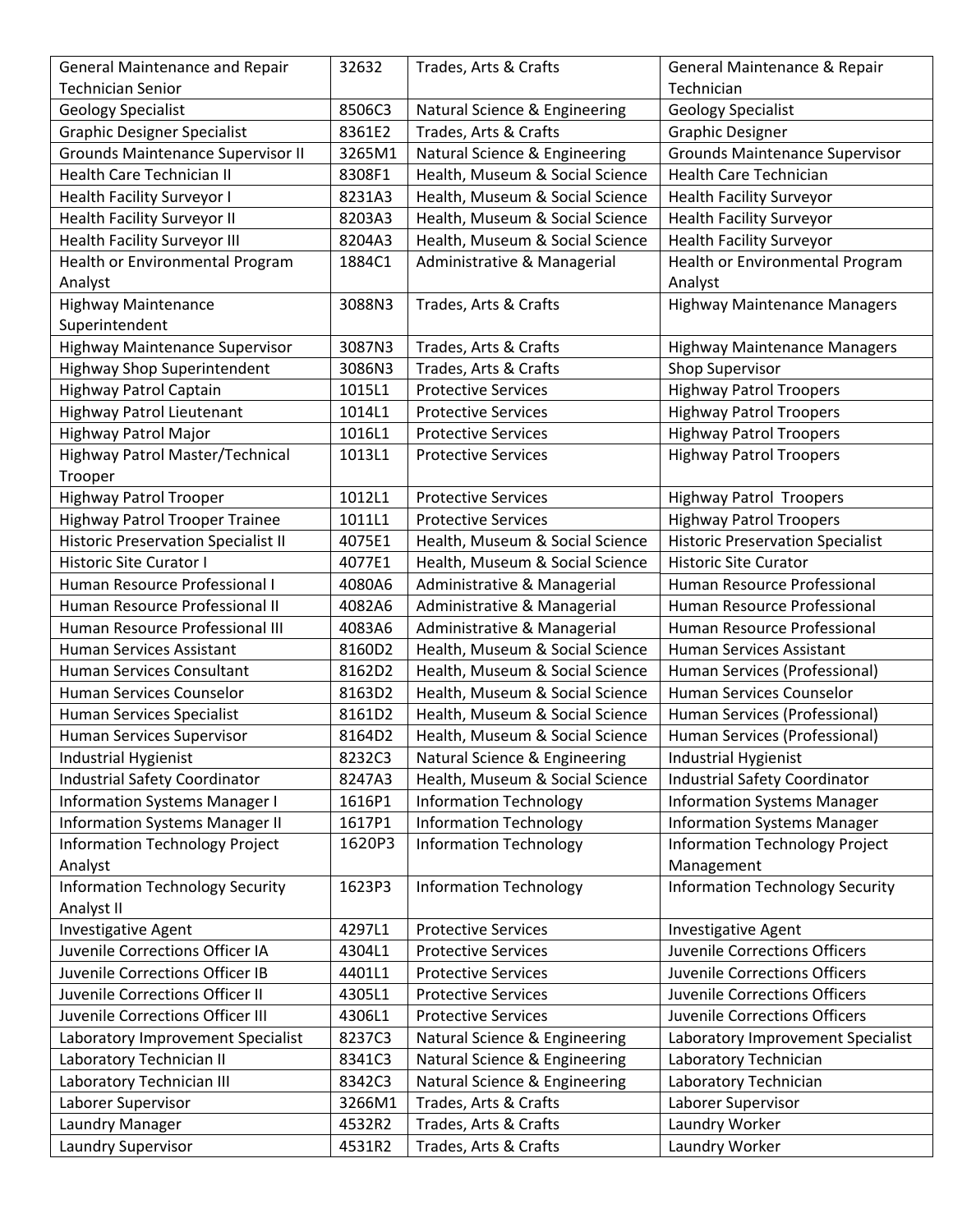| Laundry Worker                          | 4530R2 | Trades, Arts & Crafts           | Laundry Worker                     |
|-----------------------------------------|--------|---------------------------------|------------------------------------|
| Law Clerk                               | 4092D3 | <b>Administrative Support</b>   | Law Clerk                          |
| Law Enforcement Officer I               | 4115L1 | <b>Protective Services</b>      | Law Enforcement Officer            |
| Law Enforcement Officer II              | 4116L1 | <b>Protective Services</b>      | Law Enforcement Officer            |
| Law Enforcement Officer III             | 4117L1 | <b>Protective Services</b>      | Law Enforcement Officer            |
| Legal Assistant                         | 4093D3 | Administrative Support          | Legal Assistant                    |
| Librarian I                             | 1995E1 | Health, Museum & Social Science | Librarian                          |
| Librarian II                            | 199631 | Health, Museum & Social Science | Librarian                          |
| Librarian III                           | 1997E1 | Health, Museum & Social Science | Librarian                          |
| Library Assistant I                     | 1998E1 | Health, Museum & Social Science | Library Assistant                  |
| Library Assistant II                    | 1999E1 | Health, Museum & Social Science | Library Assistant                  |
| Licensed Mental Health Technician       | 5005F2 | Health, Museum & Social Science | Licensed Mental Health Technician  |
| Licensed Pharmacy Inspector             | 7441A3 | Health, Museum & Social Science | Licensed Pharmacy Inspector        |
| <b>Licensed Practical Nurse</b>         | 7111F2 | Health, Museum & Social Science | <b>Licensed Practical Nurse</b>    |
| Licensed Practical Nurse, Senior        | 7109F2 | Health, Museum & Social Science | <b>Licensed Practical Nurse</b>    |
| Lock System Specialist Senior           | 3292N2 | Trades, Arts & Crafts           | Lock System Specialist             |
| Long-Term Care Ombudsman                | 4312F1 | Health, Museum & Social Science | Long Term Care Ombudsman           |
| Machinist                               | 3283N2 | Trades, Arts & Crafts           | Machinist                          |
| Management Systems Analyst I            | 4097C1 | Administrative & Managerial     | Management Systems Analyst         |
| Management Systems Analyst II           | 4098C1 | Administrative & Managerial     | <b>Management Systems Analyst</b>  |
| Management Systems Analyst III          | 4149C1 | Administrative & Managerial     | <b>Management Systems Analyst</b>  |
| <b>Manufacturing Manager</b>            | 4099A2 | Administrative & Managerial     | <b>Manufacturing Manager</b>       |
| Mechanic                                | 3057N3 | Trades, Arts & Crafts           | Mechanic                           |
| <b>Mechanic Senior</b>                  | 3058N3 | Trades, Arts & Crafts           | Mechanic                           |
| <b>Media Production Director</b>        | 8191E2 | Trades, Arts & Crafts           | <b>Media Production Director</b>   |
| <b>Media Production Technician</b>      | 8192E2 | Trades, Arts & Crafts           | <b>Media Production Technician</b> |
| Mental Health/Developmental             | 5004F2 | Health, Museum & Social Science | Mental Health/Developmental        |
| Technician                              |        |                                 | Technician                         |
| Motor Carrier Inspector I               | 7666L1 | <b>Protective Services</b>      | <b>Motor Carrier Inspectors</b>    |
| Motor Carrier Inspector II              | 7667L1 | <b>Protective Services</b>      | <b>Motor Carrier Inspectors</b>    |
| Motor Carrier Inspector III             | 7668L1 | <b>Protective Services</b>      | <b>Motor Carrier Inspectors</b>    |
| Motor Carrier Inspector IV              | 7669L1 | <b>Protective Services</b>      | <b>Motor Carrier Inspectors</b>    |
| Museum Specialist                       | 4103E1 | Health, Museum & Social Science | <b>Museum Specialist</b>           |
| Natural Resource Officer I              | 2166L1 | Natural Science & Engineering   | Natural Resource Officer           |
| Natural Resource Officer II             | 2167L1 | Natural Science & Engineering   | Natural Resource Officer           |
| Natural Resource Officer III            | 2168L1 | Natural Science & Engineering   | Natural Resource Officer           |
| <b>Network Control Supervisor</b>       | 1628P3 | <b>Information Technology</b>   | Network Control                    |
| Network Control Technician I            | 1625P3 | <b>Information Technology</b>   | Network Control                    |
| Network Control Technician II           | 1626P3 | <b>Information Technology</b>   | Network Control                    |
| Network Control Technician III          | 1627P3 | <b>Information Technology</b>   | Network Control                    |
| Network Service Technician II           | 1630P3 | <b>Information Technology</b>   | <b>Network Service</b>             |
| Network Service Technician III          | 1631P3 | <b>Information Technology</b>   | <b>Network Service</b>             |
| Nutritionist                            | 8315R1 | Health, Museum & Social Science | Nutritionist                       |
| Painter                                 | 3277N2 | Trades, Arts & Crafts           | Painter                            |
| <b>Painter Senior</b>                   | 3268N2 | Trades, Arts & Crafts           | Painter                            |
| Parole Officer I                        | 7556L1 | <b>Protective Services</b>      | Parole Officer                     |
| Parole Officer II                       | 7557L1 | <b>Protective Services</b>      | Parole Officer                     |
| Parole Supervisor                       | 7558L1 | <b>Protective Services</b>      | Parole Supervisor                  |
| Pharmacy Compliance Inspector           | 7440A3 | Health, Museum & Social Science | Pharmacy Compliance Inspector      |
| <b>Physical Plant Supervisor</b>        | 3297N2 | Trades, Arts & Crafts           | <b>Physical Plant Supervisor</b>   |
| <b>Physical Plant Supervisor Senior</b> | 3298N2 | Trades, Arts & Crafts           | <b>Physical Plant Supervisor</b>   |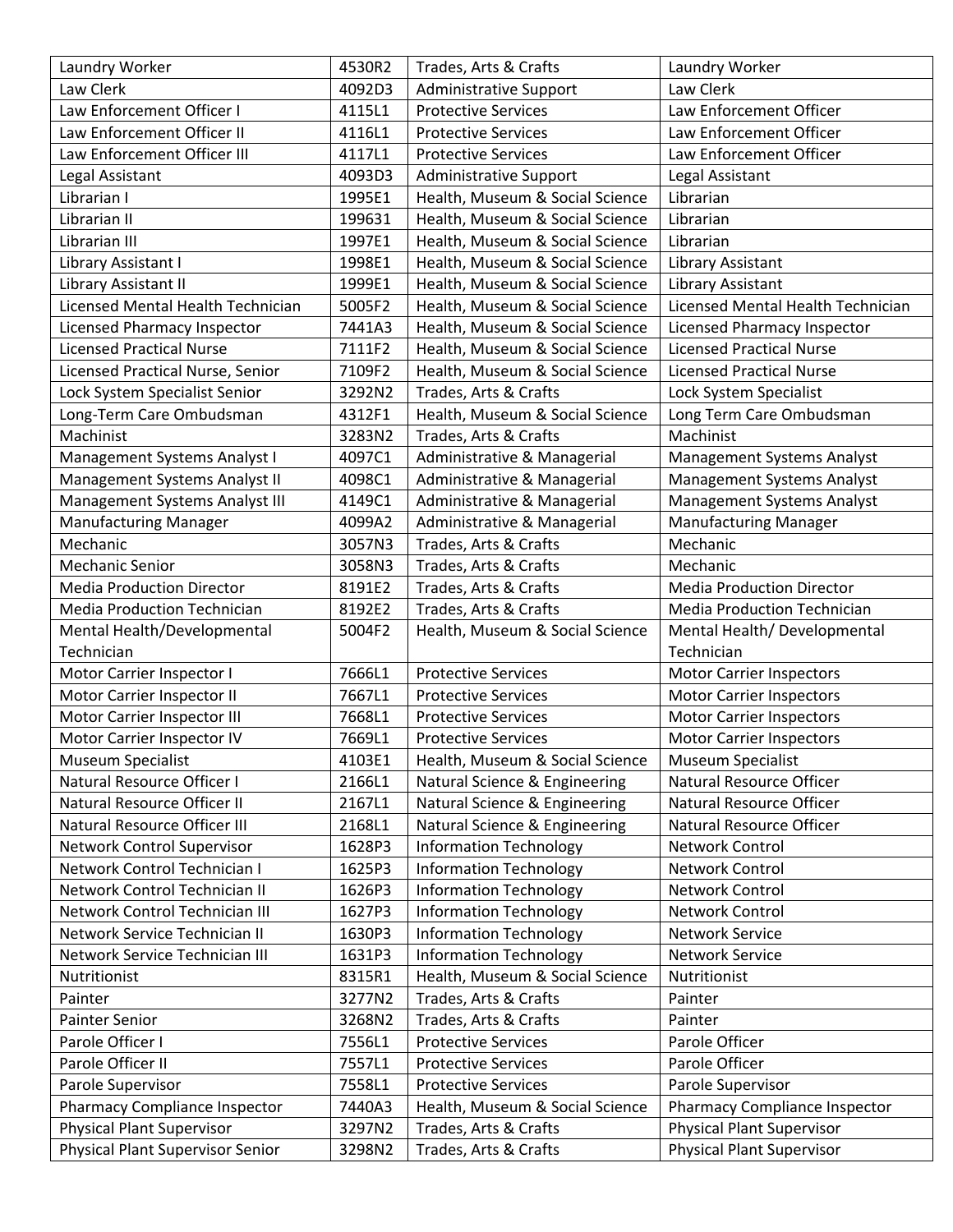| <b>Physical Plant Supervisor Specialist</b> | 3299N2 | Trades, Arts & Crafts           | <b>Physical Plant Supervisor</b>    |
|---------------------------------------------|--------|---------------------------------|-------------------------------------|
| Plumber                                     | 3278N2 | Trades, Arts & Crafts           | Plumber                             |
| <b>Plumber Senior</b>                       | 3284N2 | Trades, Arts & Crafts           | Plumber                             |
| Policy and Program Analyst                  | 1881C1 | Administrative & Managerial     | Policy and Program Analyst          |
| Power Plant Operator Senior                 | 3296N2 | Trades, Arts & Crafts           | Power Plant Operator                |
| Prepress Technician                         | 3864N1 | Trades, Arts & Crafts           | Prepress Technician                 |
| <b>Printer Senior</b>                       | 3792N1 | Trades, Arts & Crafts           | <b>Printer Senior</b>               |
| <b>Printer Specialist</b>                   | 3793N1 | Trades, Arts & Crafts           | <b>Printer Specialist</b>           |
| <b>Printing Press Operator</b>              | 3837N1 | Trades, Arts & Crafts           | <b>Printing Press Operator</b>      |
| <b>Printing Service Coordinator</b>         | 3794N1 | Trades, Arts & Crafts           | <b>Printing Service Coordinator</b> |
| <b>Procurement Officer I</b>                | 4213K1 | Administrative & Managerial     | <b>Procurement Officer</b>          |
| Procurement Officer II                      | 4214K1 | Administrative & Managerial     | Procurement Officer                 |
| Procurement Officer III                     | 4215K1 | Administrative & Managerial     | <b>Procurement Officer</b>          |
| Procurement Officer IV                      | 4216K1 | Administrative & Managerial     | Procurement Officer                 |
| Professional Civil Engineer I               | 8259B1 | Natural Science & Engineering   | <b>Professional Civil Engineer</b>  |
| Professional Civil Engineer II              | 8260B1 | Natural Science & Engineering   | Professional Civil Engineer         |
| Prof Environmental Engineer I               | 8363B1 | Natural Science & Engineering   | Professional Environmental Engineer |
| Prof Environmental Engineer II              | 8364B1 | Natural Science & Engineering   | Professional Environmental Engineer |
| Prof Environmental Engineer III             | 8365B1 | Natural Science & Engineering   | Professional Environmental Engineer |
| <b>Professional Geologist</b>               | 8507C3 | Natural Science & Engineering   | <b>Professional Geologist</b>       |
| Professional Geologist Senior               | 8508C3 | Natural Science & Engineering   | <b>Professional Geologist</b>       |
| Program Consultant I                        | 4041A4 | Administrative & Managerial     | Program Consultant                  |
| Program Consultant II                       | 4157A4 | Administrative & Managerial     | Program Consultant                  |
| Program Specialist I                        | 4158A6 | Administrative & Managerial     | Program Specialist                  |
| Program Specialist II                       | 4159A6 | Administrative & Managerial     | Program Specialist                  |
| Program Specialist III                      | 4160A6 | Administrative & Managerial     | Program Specialist                  |
| Property Appraiser I                        | 4164A5 | Administrative & Managerial     | Property Appraiser                  |
| Property Appraiser II                       | 4165A5 | Administrative & Managerial     | <b>Property Appraiser</b>           |
| <b>Property Appraiser III</b>               | 4166A5 | Administrative & Managerial     | <b>Property Appraiser</b>           |
| Psychologist II                             | 4168D1 | Health, Museum & Social Science | Psychologist                        |
| Psychologist III                            | 4169D1 | Health, Museum & Social Science | Psychologist                        |
| <b>Public Health Educator</b>               | 2020F1 | Health, Museum & Social Science | <b>Public Health Educator</b>       |
| <b>Public Information Officer I</b>         | 8185A2 | Administrative & Managerial     | <b>Public Information Officer</b>   |
| <b>Public Information Officer II</b>        | 8186A2 | Administrative & Managerial     | <b>Public Information Officer</b>   |
| Public Service Administrator I              | 4269A4 | Administrative & Managerial     | Public Service Administrator        |
| <b>Public Service Administrator II</b>      | 4270A4 | Administrative & Managerial     | Public Service Administrator        |
| Public Service Administrator III            | 4271A4 | Administrative & Managerial     | <b>Public Service Administrator</b> |
| Public Service Executive I                  | 4272A4 | Administrative & Managerial     | <b>Public Service Executive</b>     |
| <b>Public Service Executive II</b>          | 4273A4 | Administrative & Managerial     | <b>Public Service Executive</b>     |
| <b>Public Service Executive III</b>         | 4274A4 | Administrative & Managerial     | <b>Public Service Executive</b>     |
| Public Service Executive IV                 | 4275A4 | Administrative & Managerial     | <b>Public Service Executive</b>     |
| <b>Publications Editor</b>                  | 8120A2 | Administrative & Managerial     | <b>Publications Editor</b>          |
| <b>Publications Writer I</b>                | 8187A2 | Administrative & Managerial     | <b>Publications Writer</b>          |
| <b>Publications Writer II</b>               | 8188A2 | Administrative & Managerial     | <b>Publications Writer</b>          |
| Qualified Intellectual Disability           | 8325F1 | Health, Museum & Social Science | Qualified Intellectual Disability   |
| Professional                                |        |                                 | Professional                        |
| Radiologic Technologist I                   | 8326F2 | Health, Museum & Social Science | Radiologic Technologist             |
| Refrigeration and Air Conditioning          | 3293N2 | Trades, Arts & Crafts           | Refrigeration & Air Condition Serv  |
| Service Technician                          |        |                                 | Tech                                |
| Refrigeration and Air Conditioning          | 3294N2 | Trades, Arts & Crafts           | Refrigeration & Air Condition Serv  |
| Service Technician Senior                   |        |                                 | Tech                                |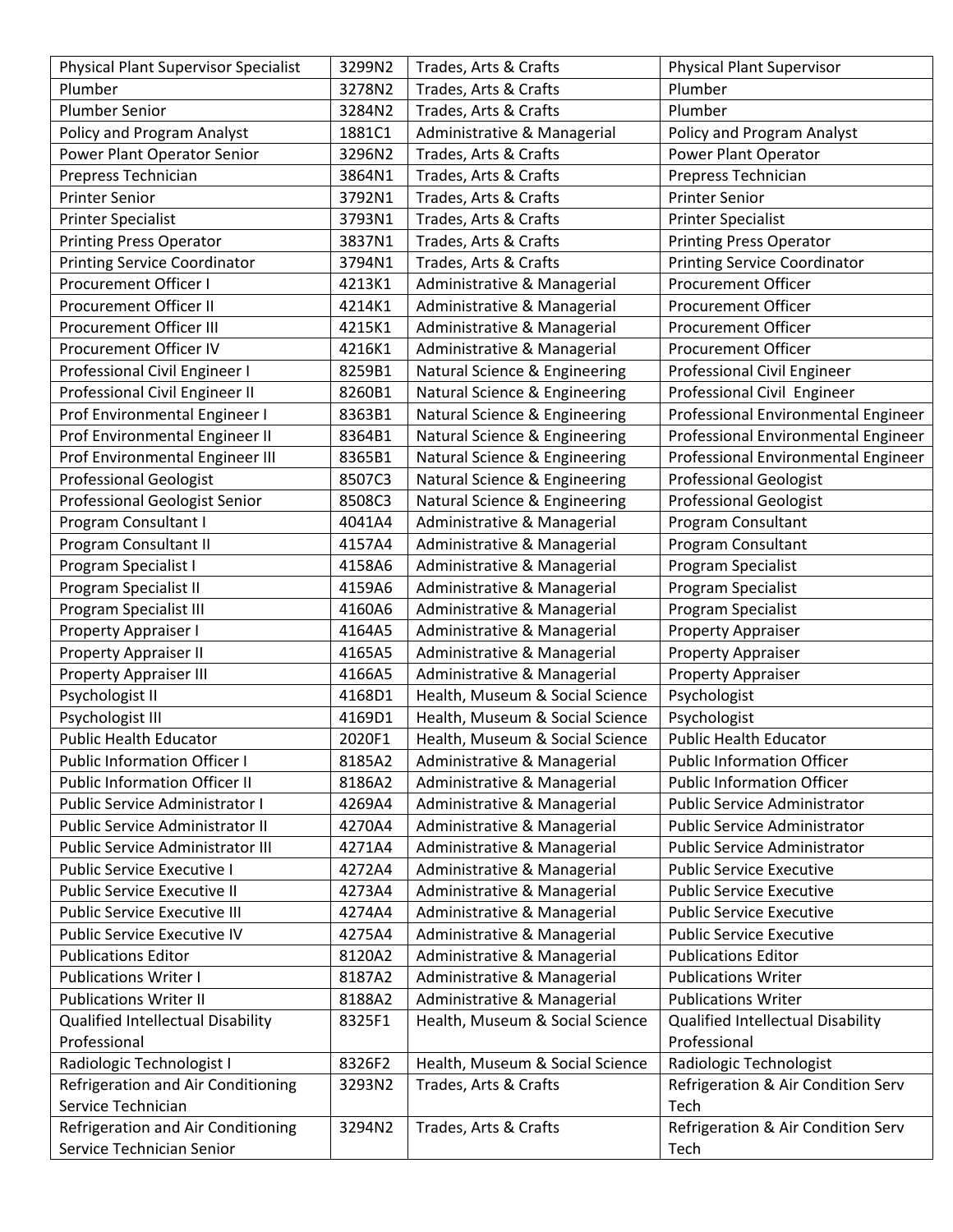| <b>Registered Nurse</b>                  | 7113F2 | Health, Museum & Social Science | <b>Registered Nurse</b>             |
|------------------------------------------|--------|---------------------------------|-------------------------------------|
| Registered Nurse Administrator           | 7116F2 | Health, Museum & Social Science | <b>Registered Nurse</b>             |
| <b>Registered Nurse Senior</b>           | 7114F2 | Health, Museum & Social Science | <b>Registered Nurse</b>             |
| <b>Registered Nurse Specialist</b>       | 7115F2 | Health, Museum & Social Science | <b>Registered Nurse</b>             |
| Rehabilitation Instructor                | 4091F1 | Health, Museum & Social Science | Rehabilitation Instructor           |
| Research Analyst I                       | 2013C1 | Administrative & Managerial     | Research Analyst                    |
| Research Analyst II                      | 2014C1 | Administrative & Managerial     | Research Analyst                    |
| Research Analyst III                     | 2015C1 | Administrative & Managerial     | Research Analyst                    |
| Research Analyst IV                      | 2016C1 | Administrative & Managerial     | Research Analyst                    |
| Revenue Customer Representative          | 4298A1 | <b>Administrative Support</b>   | Revenue Customer Representative     |
| Revenue Customer Representative          | 4299A1 | <b>Administrative Support</b>   | Revenue Customer Representative     |
| Senior                                   |        |                                 |                                     |
| Revenue Customer Representative          | 4300A1 | Administrative Support          | Revenue Customer Representative     |
| Specialist                               |        |                                 |                                     |
| Right-of-Way Property Appraiser I        | 4188A5 | Administrative & Managerial     | Right-of-Way Property Appraiser     |
| Right-of-Way Property Appraiser          | 4193A5 | Administrative & Managerial     | Right-of-Way Property Appraiser     |
| Supervisor                               |        |                                 |                                     |
| Safety and Health Specialist             | 8234A3 | Health, Museum & Social Science | Safety and Health Specialist        |
| Safety and Security Chief                | 4134L1 | <b>Protective Services</b>      | Safety and Security Officer         |
| Safety and Security Officer I            | 4130L1 | <b>Protective Services</b>      | Safety and Security Officer         |
| Safety and Security Officer II           | 4131L1 | <b>Protective Services</b>      | Safety and Security Officer         |
| Seasonal Worker Senior                   | 1009M1 | Trades, Arts & Crafts           | Seasonal Worker                     |
| Senior Administrative Assistant          | 1072K2 | <b>Administrative Support</b>   | <b>Administrative Support</b>       |
| Senior Administrative Specialist         | 1074K2 | Administrative Support          | Administrative Support              |
| Senior Companion                         | 7623F1 | Health, Museum & Social Science | Senior Companion                    |
| Service Assistant                        | 4500R2 | Trades, Arts & Crafts           | Service Assistant                   |
| Social Work Supervisor                   | 4203D1 | Health, Museum & Social Science | Social Worker                       |
| Social Worker Specialist                 | 4205D1 | Health, Museum & Social Science | Social Worker                       |
| Special Agent - KBI                      | 7571L1 | <b>Protective Services</b>      | Special Agent - KBI                 |
| Special Agent in Charge - KBI            | 7573L1 | <b>Protective Services</b>      | Special Agent - KBI                 |
| Special Investigator I                   | 8210L1 | <b>Protective Services</b>      | Special Investigator                |
| Special Investigator II                  | 8235L1 | <b>Protective Services</b>      | Special Investigator                |
| <b>Staff Development Specialist I</b>    | 4225A6 | Administrative & Managerial     | <b>Staff Development Specialist</b> |
| <b>Staff Development Specialist II</b>   | 4226A6 | Administrative & Managerial     | <b>Staff Development Specialist</b> |
| State Auditor I                          | 4208A1 | Administrative & Managerial     | <b>State Auditor</b>                |
| <b>State Auditor II</b>                  | 4209A1 | Administrative & Managerial     | <b>State Auditor</b>                |
| <b>State Auditor III</b>                 | 4210A1 | Administrative & Managerial     | <b>State Auditor</b>                |
| <b>State Auditor IV</b>                  | 4212A1 | Administrative & Managerial     | <b>State Auditor</b>                |
| Storekeeper Specialist                   | 1317K2 | <b>Administrative Support</b>   | <b>Storekeeper Specialist</b>       |
| <b>Surplus Property Agent</b>            | 4217A2 | Administrative & Managerial     | <b>Surplus Property Agent</b>       |
| System Software Analyst I                | 1633P2 | <b>Information Technology</b>   | Systems Software                    |
| System Software Analyst II               | 1634P2 | <b>Information Technology</b>   | Systems Software                    |
| System Software Analyst III              | 1635P2 | <b>Information Technology</b>   | Systems Software                    |
| System Software Staff Consultant         | 1636P2 | <b>Information Technology</b>   | Systems Software                    |
| <b>Tax Specialist</b>                    | 4223A1 | Administrative & Managerial     | <b>Tax Specialist</b>               |
| <b>Technology Support Consultant I</b>   | 1638P1 | <b>Information Technology</b>   | <b>Technology Support</b>           |
| <b>Technology Support Consultant II</b>  | 1639P1 | <b>Information Technology</b>   | <b>Technology Support</b>           |
| <b>Technology Support Consultant III</b> | 1640P1 | <b>Information Technology</b>   | <b>Technology Support</b>           |
| <b>Technology Support Technician I</b>   | 1641P1 | <b>Information Technology</b>   | <b>Technology Support</b>           |
| <b>Technology Support Technician II</b>  | 1642P1 | <b>Information Technology</b>   | <b>Technology Support</b>           |
| <b>Technology Support Supervisor</b>     | 1643P1 | <b>Information Technology</b>   | <b>Technology Support</b>           |